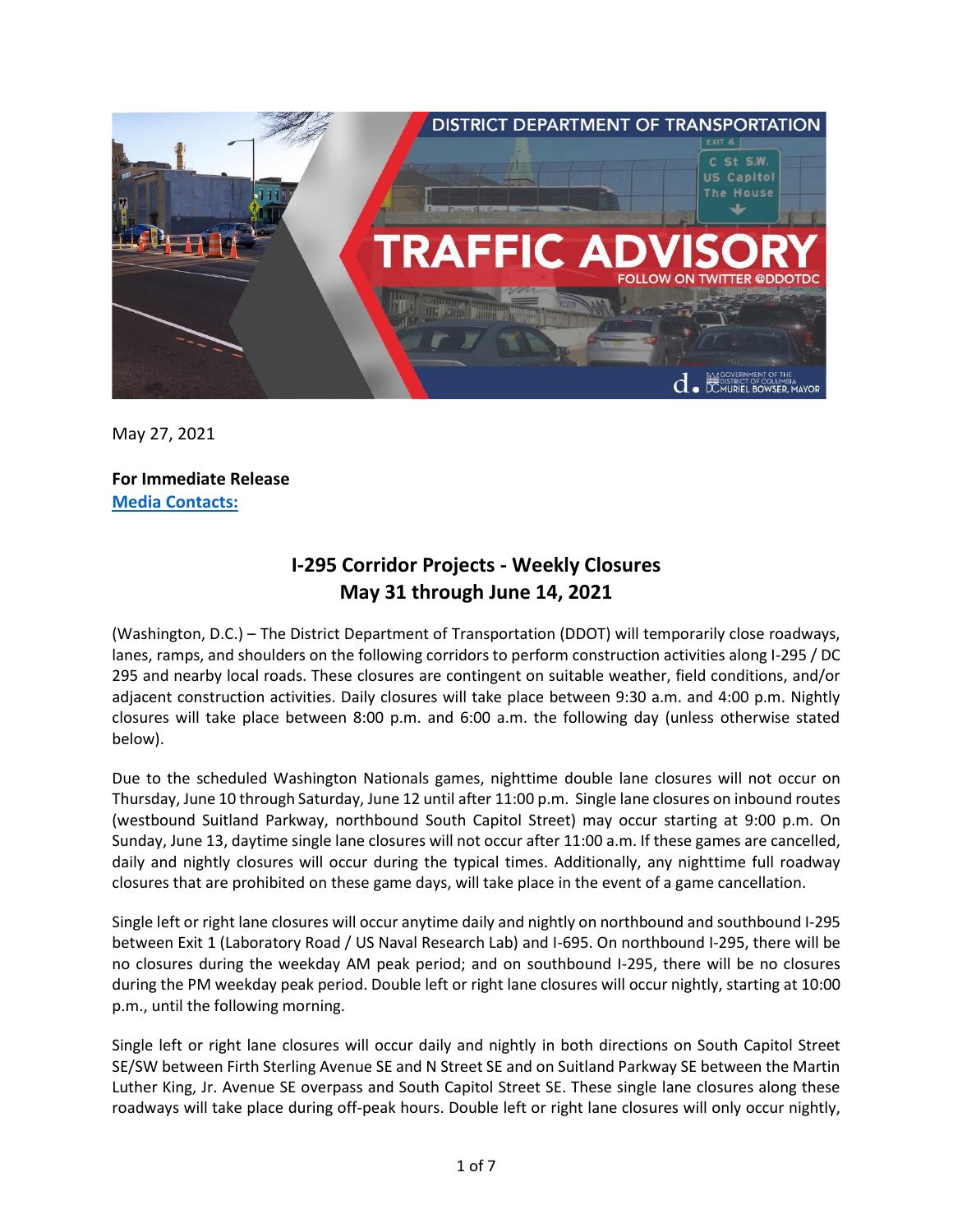starting at 9:00 p.m., until the following morning. No other closures on South Capitol Street SE/SW or Suitland Parkway SE will take place on weekdays between 6:00 a.m. and 9:30 a.m.

Daily and nightly single lane closures will also occur anytime during off-peak hours on Potomac Avenue SE/SW and Howard Road SE. Daily and nightly single lane closures will also occur anytime on Firth Sterling Avenue SE, Half Street SW, Barry Road SE, St. Elizabeths Avenue SE, and Malcolm X Avenue SE.

The following full ramp closures will also occur daily and nightly.

- Exit 4 from I-295 Northbound (South Capitol Street / Suitland Parkway)
- Exit 4 from I-295 Southbound (South Capitol Street / Suitland Parkway)
- I-295 Northbound On-ramp from northbound Firth Sterling Avenue SE
- Ramp from South Capitol Street / MLK Jr. Avenue to I-295 Northbound (continuously)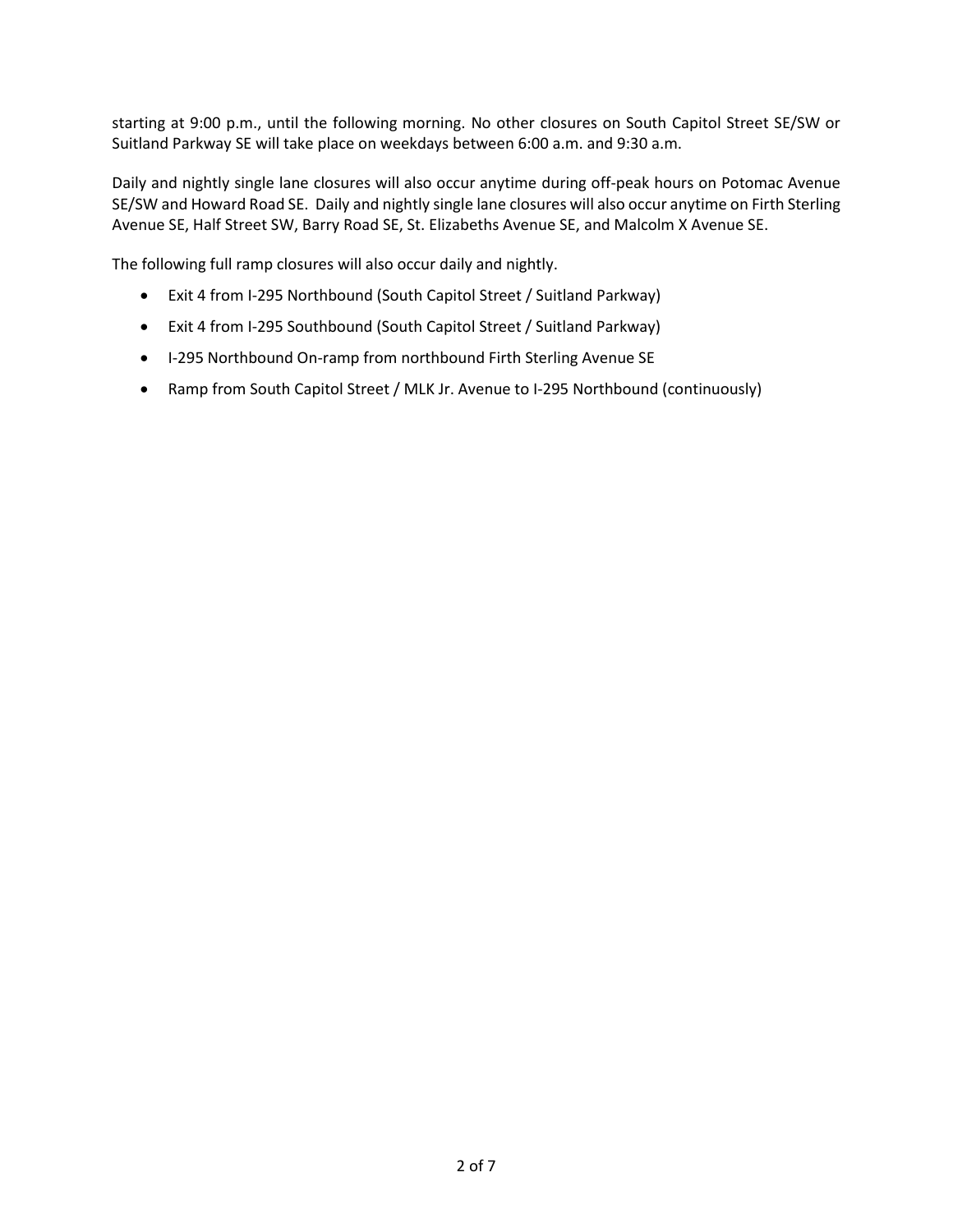The westbound lanes of Suitland Parkway SE between Firth Sterling Avenue SE and South Capitol Street SE will be closed nightly from Tuesday, June 1, 2021 to Saturday morning, June 5, 2021. Closures will extend from 9:00 p.m. to 5:00 a.m. This will include the restriction of left turns from the new Exit 4 from I-295 NB to Suitland Parkway SE and South Capitol Street SE, and closure of the ramp from I-295 SB to South Capitol Street SE. When Suitland Parkway SE is fully closed, Firth Sterling Avenue SE and South Capitol Street SE will remain open to all traffic. A marked detour will be in place during these closures.



Westbound Suitland Parkway SE Closure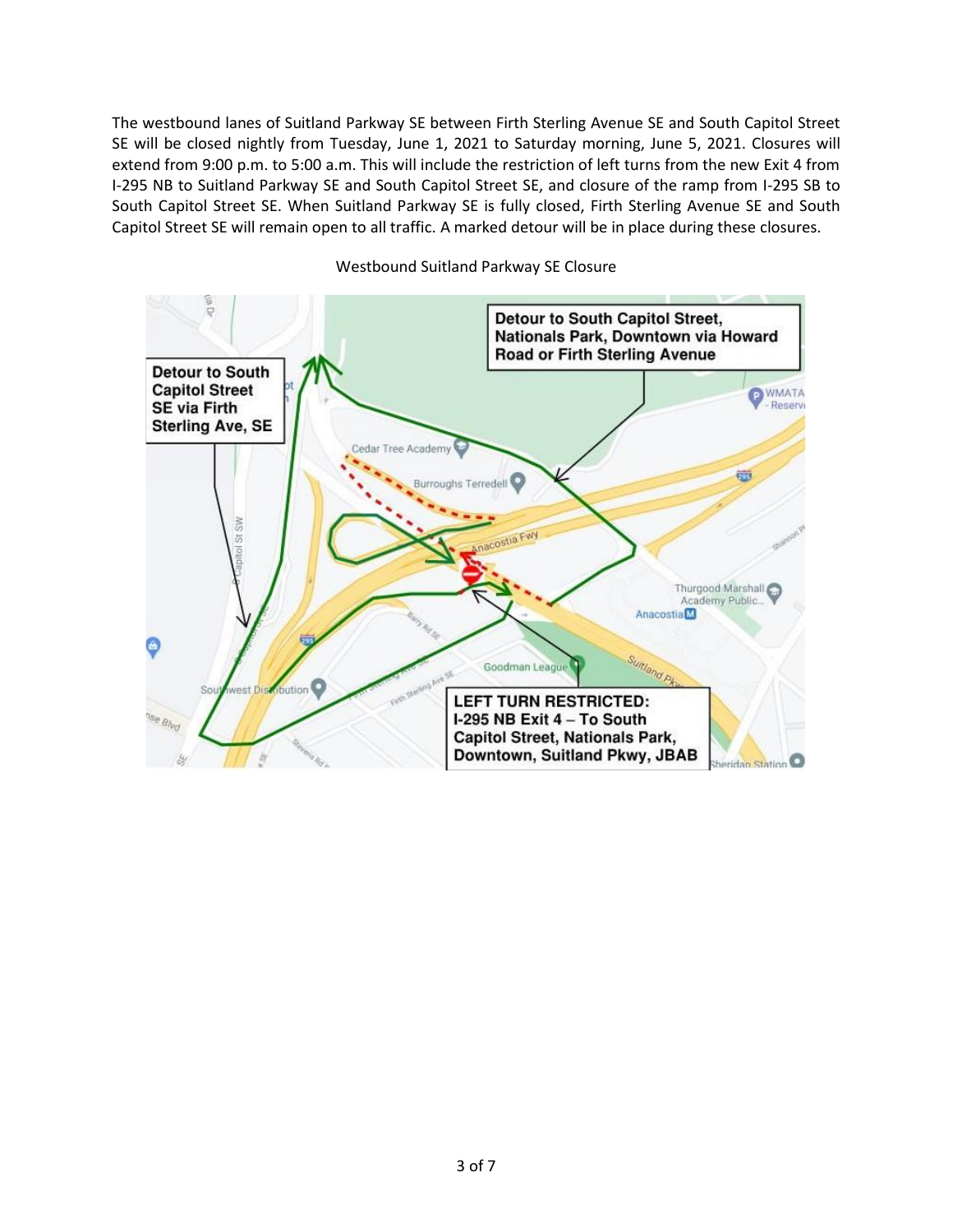The northbound lanes of South Capitol Street SE/SW between Potomac Avenue SE and O Street SW will be closed on Saturday, June 5, 2021, from 5:00 a.m. to Monday morning, June 7, 2021, at 5:00 a.m., as shown in the graphic. A marked detour will be in place during this closure.

> 7-Eleven Shake Shack Navy Yard-Bal M St SE S1 **El Belt Buffalo Wild Wind** US Depa of Transpo 1514 ä potle Mexican Grill š ü ü **FIRST STREET SE** Mission - Navy Yard N SI SW N St SE Garage C P **SOUTH CAPITOL STREET SE** District of Columnation Nationals Park **CONSTRUCTION** S Capitol St 5<sup>99</sup> **AREA** POTOMAC AVENUE SE **Traffic proceeding NB on South Capitol Street SE** will turn right onto O fit ISW Potomac Avenue SE, left on First Street SE, left on M Street SE as shown to get back onto South Capitol Street SE.

Northbound South Capitol Street Closure & Detour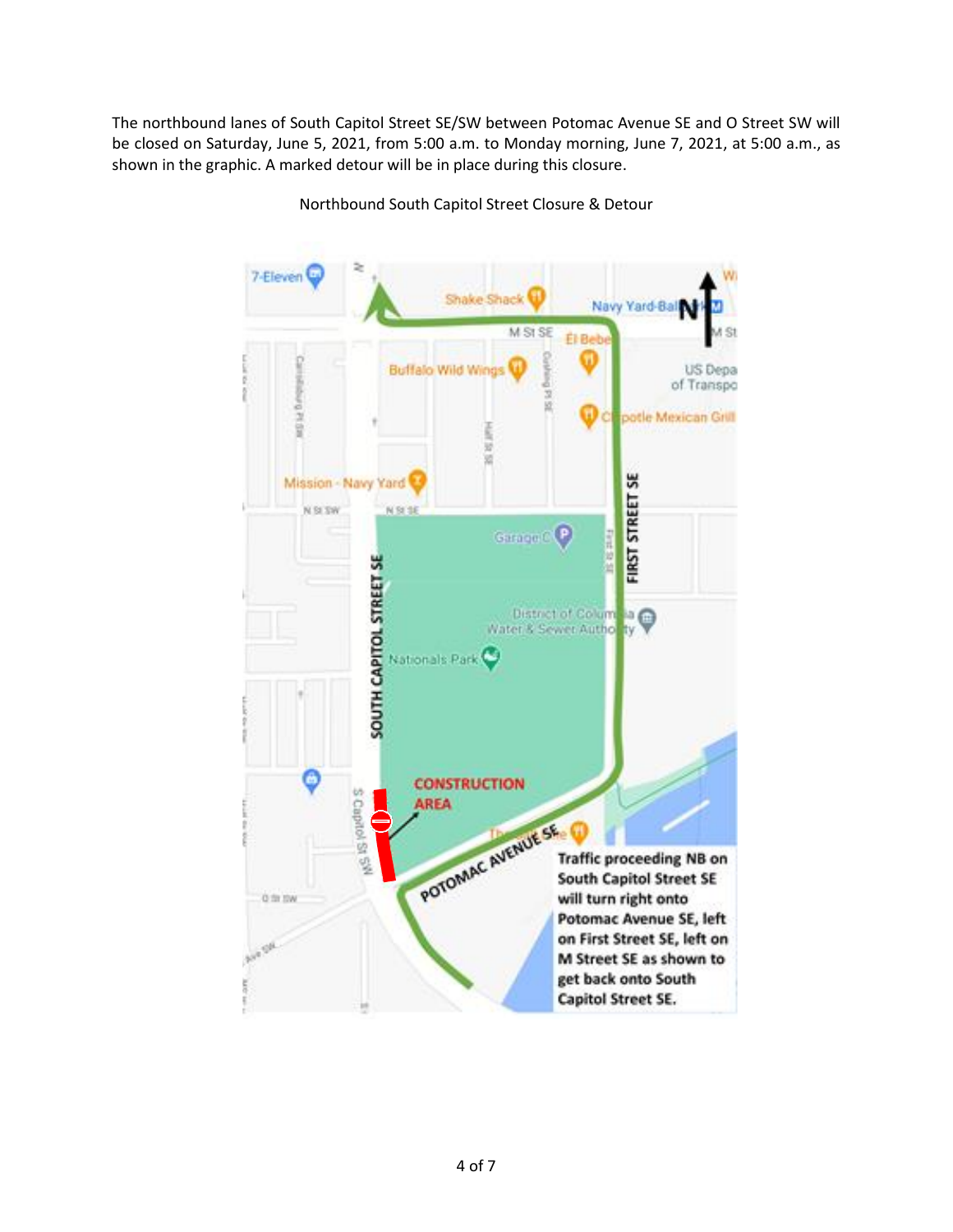Firth Sterling Avenue SE between South Capitol Street SE and St. Elizabeths Avenue SE will be closed nightly between Monday, June 7, 2021, and Friday morning, June 11, 2021, as shown in the graphic. The closure will also be in place continuously starting Friday night, June 11, 2021 at 8:00 p.m., extending to Monday morning, June 14, 2021 at 5:00 a.m. When Firth Sterling Avenue SE is fully closed, Suitland Parkway SE will remain open to all traffic. A marked detour will be in place during these closures.



#### Firth Sterling Avenue SE Closure & Detour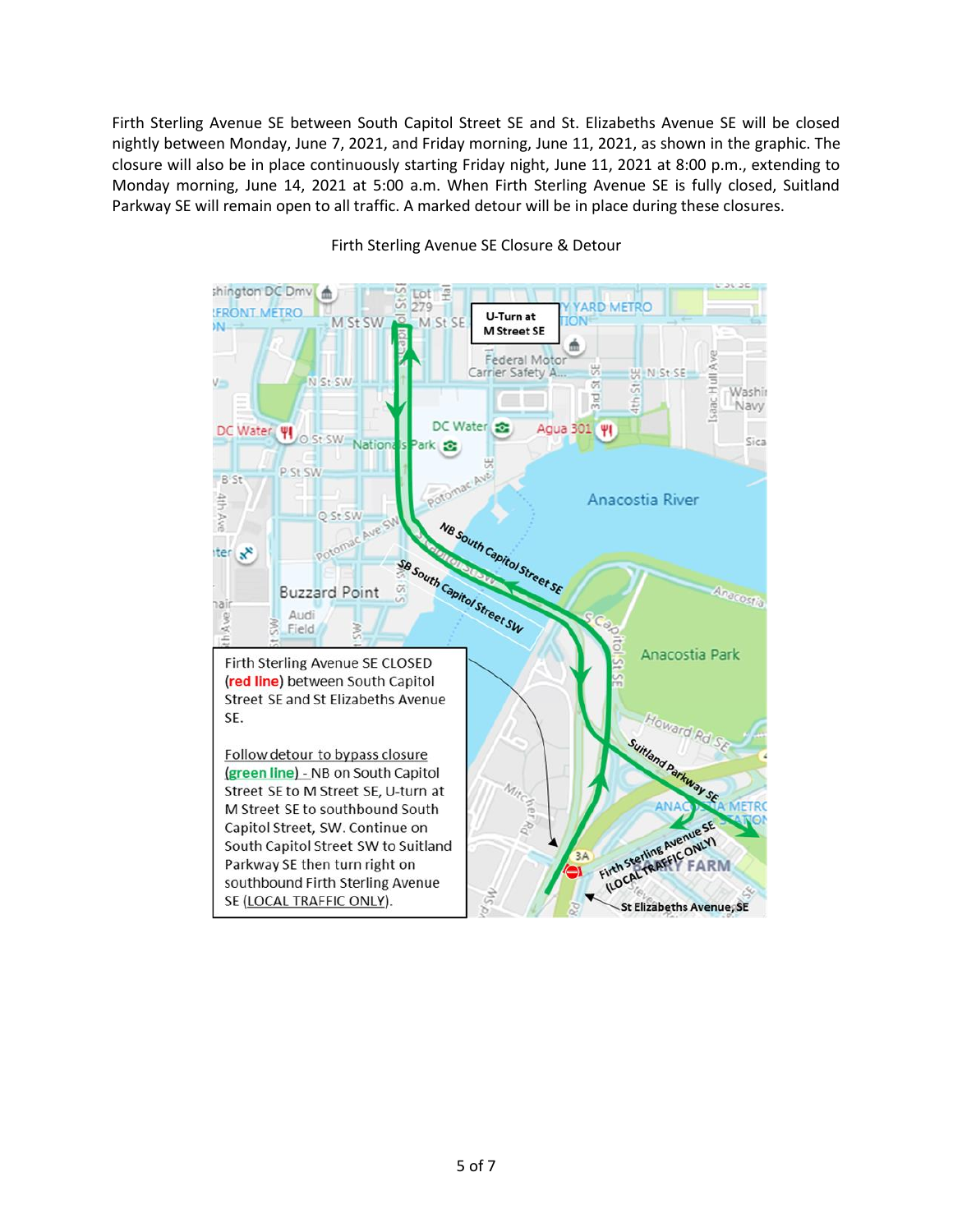Howard Road SE between Firth Sterling Avenue SE and the access to the WMATA Parking Garage will be closed nightly between Monday, June 7, 2021, and Friday morning, June 11, 2021, as shown in the graphic. The closure will also be in place continuously starting Friday night, June 11, 2021, at 8:00 p.m., extending to Monday morning, June 14, 2021, at 5:00 a.m. When Howard Road SE is fully closed, Suitland Parkway SE will remain open to all traffic. A marked detour will be in place during these closures.



# Weeknight and Weekend Howard Road SE Closure & Detour